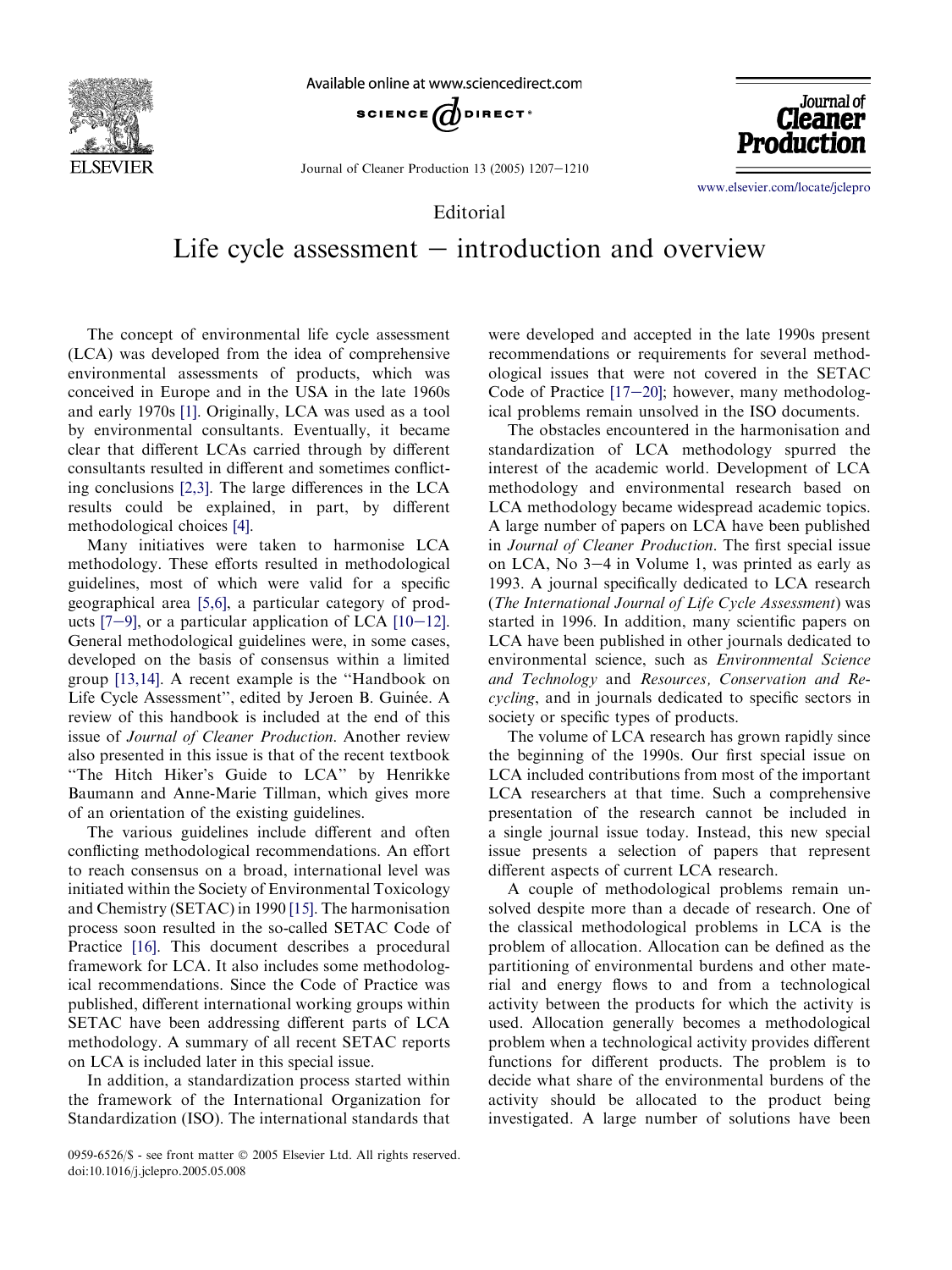suggested and applied to the allocation problems. An international workshop was dedicated to this problem more than 10 years ago [\[21\].](#page-3-0) In the current special issue, the allocation problem at waste solvent incineration is addressed by Seyler et al. This allocation problem occurs because measurements of the consumption of ancillaries and energy carriers, and of emission of pollutants and generation of co-products, always refer to the mixture of waste solvents. To solve this problem Seyler et al. developed a multi-input allocation model of the incineration process. A comprehensive case study on a waste solvent incineration plant from chemical industry provided the necessary data. The results from the multi-input allocation modelling are consumption and emission factors which facilitate the calculation of solvent-specific life cycle inventory results.

It was established at an early stage that the appropriate choices of allocation methods, system boundaries etc. depend on the purpose of the LCA [\[16\].](#page-3-0) Several attempts have been made to structure the various applications of LCA and to describe the connection between the study goal and the methodological choices that should be made in the LCA. A distinction between attributional and consequential LCA [\[22\]](#page-3-0) has become widespread in recent years. Attributional methodology for life cycle inventory analysis (LCI) aims at describing the environmentally relevant physical flows to and from a life cycle and its subsystems. It ideally includes average data on the unit processes. The attributional LCI model does not include unit processes outside the life cycle investigated. Consequential LCI methodology, in contrast, aims at describing how the environmentally relevant physical flows to and from the technosphere will change in response to possible changes in the life cycle. A consequential LCI model includes unit processes that are significantly affected whether they are inside or outside the life cycle. It ideally includes marginal data on bulk production processes in the background system. This distinction is discussed, in this journal, in a paper by Ekvall et al., although they use the terminology retrospective/prospective to denote the two types of LCA. Ekvall et al. analyse the links between the choice of methodology and different theories of normative moral philosophy. They relate the two types of LCA to different theories on the characteristics of a good action, and discuss the pros and cons of each type of LCA and each of the moral theories. The choice of electricity data in an LCA of a conference site with local hydropower production is used as an illustration in the discussion.

Another classical methodological problem in LCA concerns how and how far the results can be aggregated. A radical aggregation requires that different environmental impacts be compared to each other and weighted against each other. There are also decision situations where environmental impacts need to be compared with other costs or benefits that by their nature are expressed in terms of money. Supporting these decisions may require the expression of environmental impacts in monetary units. Using the example of health impacts from road noise, Hofstetter and Müller-Wenk apply five different monetization approaches and quantify the monetary values of one year of sleep disturbance and of interference with communication. They also discuss the monetization of health impacts measured in disability adjusted life years (DALYs), using the example of health impacts due to 1000 truck kilometres. Hofstetter and Müller-Wenk conclude that available monetization methods need careful adaptation for their use to monetize environmental health impacts, that the DALY accounting system may support the systematic monetization and the selection of relevant health endpoints, and that it may well be justified for LCA purposes to perform some novel primary willingness-to-pay studies.

In an LCI model, each factory in the life cycle is often represented by a black box with physical inputs and outputs. Such a simplified model can restrict the validity of LCA as a tool to support decisions on product and process development options and strategic planning. Gäbel and Tillman present a more advanced, flexible model of cement manufacturing. This model predicts the environmental, product and economic performance in a life cycle perspective, simulating different operational alternatives. Gäbel and Tillman use the model to explore selected future operational alternatives, such as an increase in the use of industrial by-products and wastes as raw materials and fuels. They discuss the consequences from a life cycle perspective. The nine simulations show that the use of recovered material and alternative fuel can be increased while maintaining the current requirements on clinker performance. An increase in the use of recovered material and alternative fuel replace the use of resources. The simulations also show that the emissions of  $CO_2$ ,  $NO_x$ ,  $SO_2$ ,  $CO$ ,  $VOC$ ,  $CH_4$  and dust can be reduced by  $30-80%$  depending on the use of recovered material and alternative fuel.

The research on LCA methodology focuses not only on finding and structuring the most valid methods, but also on developing cost-efficient methods. The data collection in an LCI often requires large resources. To simplify data collection, Rydh and Sun present environmental default data for 17 different material groups. These data sets are based on an evaluation of environmental data from cradle to gate for 214 material cases used in mechanical design. The 17 material groups are defined based on the environmental and physical properties structured into groups. The environmental characteristics for each material group were expressed in terms of LCI data as well as characterised and weighted inventory data. LCI data categories contributing significantly to environmental impact were identified. Multivariate analysis showed weak correlation between material properties and environmental impact. The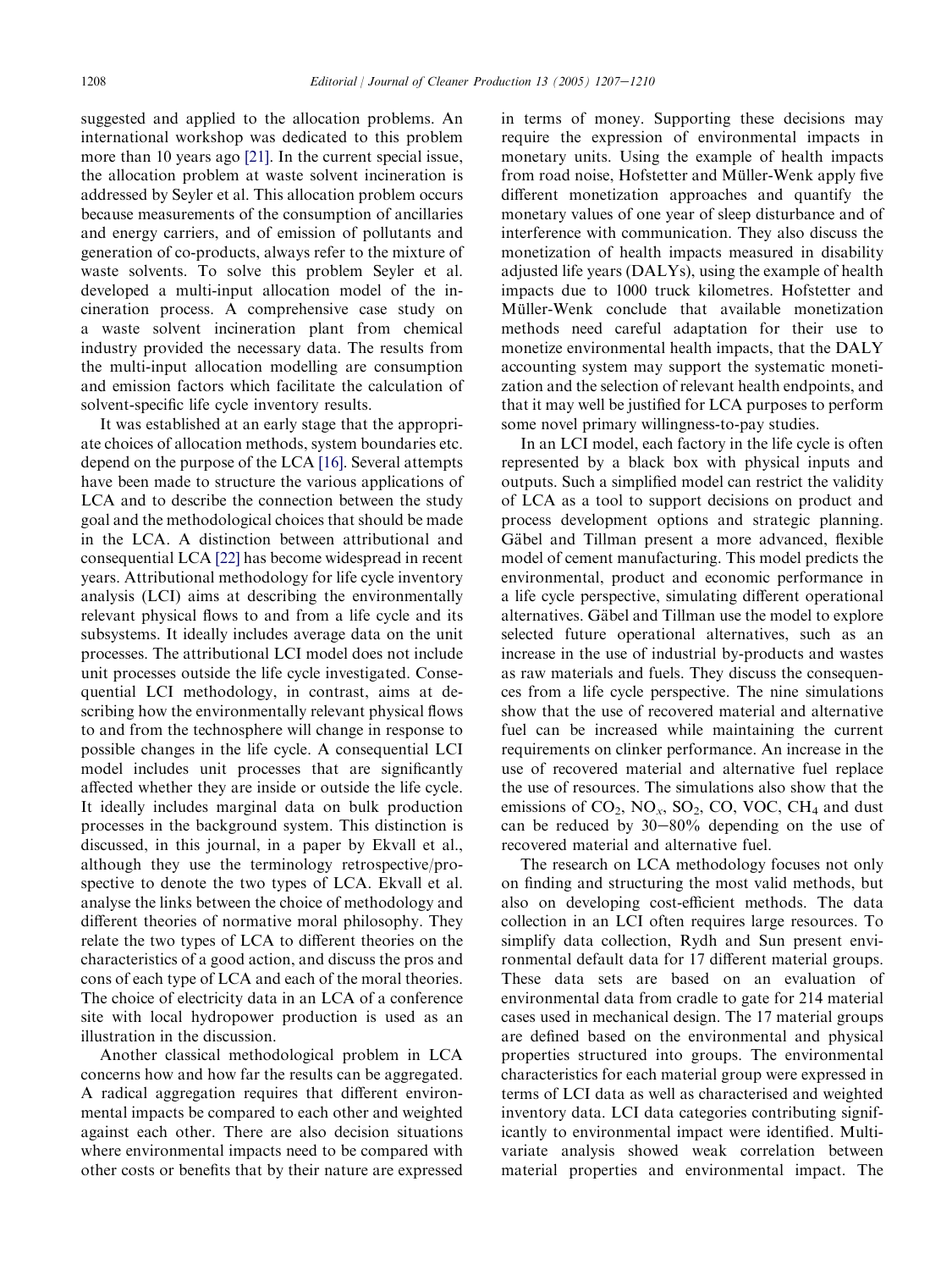environmental data presented provide averages of LCI data for each material group and can be used as estimates when LCI data for specific materials are missing and/or at early stages of product development.

Andræ et al. present a model for the data collection in LCIs of electronic products. In this model the components are first divided into main groups and then into sub-groups. This division results in process modules for unit processes, some of which are similar for the different components. This makes it possible to reduce the computational effort. Compared to earlier efforts in LCA of electronic products, this model enables more disaggregated results, with respect to both components and processes. The model is demonstrated for a ''cradleto-gate'' calculation focusing on greenhouse gas emissions. Andræ et al. conclude that intermediate unit processes are important for the total global warming potential of the life cycle.

Current LCA research also includes a large number of case studies. Relating to the electronics sector, Socolof et al. present a comparative LCA of cathode ray tube (CRT) and liquid crystal display (LCD) computer monitors. This case study includes 20 environmental impact categories and can also assist the industry in improving the environmental aspects of each of the monitors. Considering the entire life cycle of each monitor, water eutrophication and aquatic ecotoxicity impacts for the baseline analysis were greater for the LCD while all other impact categories (e.g., resource use, energy, ozone depletion, landfill space use, human health toxicity) were greater for the CRT. The model of energy supply was uncertain and important for the results. Modifying the glass energy data resulted in nine of the 20 impact categories having greater relative life cycle impacts for the LCD than the CRT.

Battisti and Corrado report on an LCA of a solar thermal collector with integrated water storage. The study aims at drawing a thorough environmental profile of the collector, highlighting the most relevant contributions to the total impacts, measured by means of a set of aggregate environmental indicators. In order to evaluate the possible improvements of the system configuration, several sensitivity analyses were performed for different phases of its life cycle. According to this improvement analysis, the reduction of the impacts could be up to 40%. Battisti and Corrado also calculated environmental pay back times. Their values range from 5 to 19 months. This is much lower than the expected lifespan of the systems, which is  $15-20$  years.

Results from LCA research are, of course, not just presented in scientific journals. Several international conferences on LCA, or with a significant LCA content, are held at a regular basis. The annual meetings of the European and North American branch of SETAC include several sessions on LCA methodology. In addition, SETAC-Europe organises an annual case study

symposium. The Ecobalance conferences in Tsukuba, Japan focus on LCA and are held every other year. A newer series of conferences on life cycle management focus on the more practical aspects of LCA and life cycle thinking. Just to mention a few important examples. This special issue includes a section with papers presented at the Fall 2003 InLCA/LCM conference in Seattle. These papers range from traditional applications of LCA, to new innovative approaches to analyzing the life cycle impacts of products, systems and even industries. Also included in this section are papers which announce the Ecoinvent database and the EPA LCAccess website.

In this section, Tahara et al. present an innovative method for analyzing the eco-efficiency of a company with focus on  $CO<sub>2</sub>$  generation. "Total  $CO<sub>2</sub>$  efficiency", "Direct CO<sub>2</sub> efficiency" and "Indirect CO<sub>2</sub> efficiency" are defined using Input-Output  $(I-O)$  analysis in order to evaluate companies and industry sectors in Japan. The authors found that the method is useful for companies which belong to few industrial sectors, such as beer and petroleum companies. However, it was found that the method was not easy to apply to companies that belong to many industrial sectors. To address this problem, the authors propose a new method called "Integrated  $CO<sub>2</sub>$ Efficiency Index for Company Evaluation (ICEICE)''.

The conference section also includes two traditional comparative LCA studies that exemplify the original intent of the method. First, Hammerschlag et al. detail the results of a comparative LCA evaluating the environmental impacts of four alternative transportation scenarios, with special focus on land use impacts. The scenarios include three fuel cell technologies and one battery electric technology. Each scenario is evaluated for its energy efficiency and land use performance.

da Silva et al. also describe a traditional comparative LCA, in this case comparing Fused Magnesium Phosphate (FMP) and Triple Superphosphate (TSP) fertilizers in the Brazilian context. In their analysis, the authors perform LCIA using the most recent CML 2002 impact categories, including: Global Warming Potential, Ozone Depletion Potential, Human Toxicity Potential, Fresh Water Aquatic Ecotoxicity Potential, Acidification Potential and Eutrophication Potential. The authors found that for the FMP fertilizer, electricity dependence is the main contributor to potential environmental impact. For TSP, the authors find that the significant distances between the phosphate rock mines and manufacturing centers are the main contributors to potential environmental impact.

Rebitzer et al. explore the use of LCA within the context of the Life Cycle Management program at Alcan. The company uses simplified LCAs to evaluate new technologies to aid in decision-making within the company and to ensure that the environmental performance of the company's products is improving. The authors describe the process using an automotive case